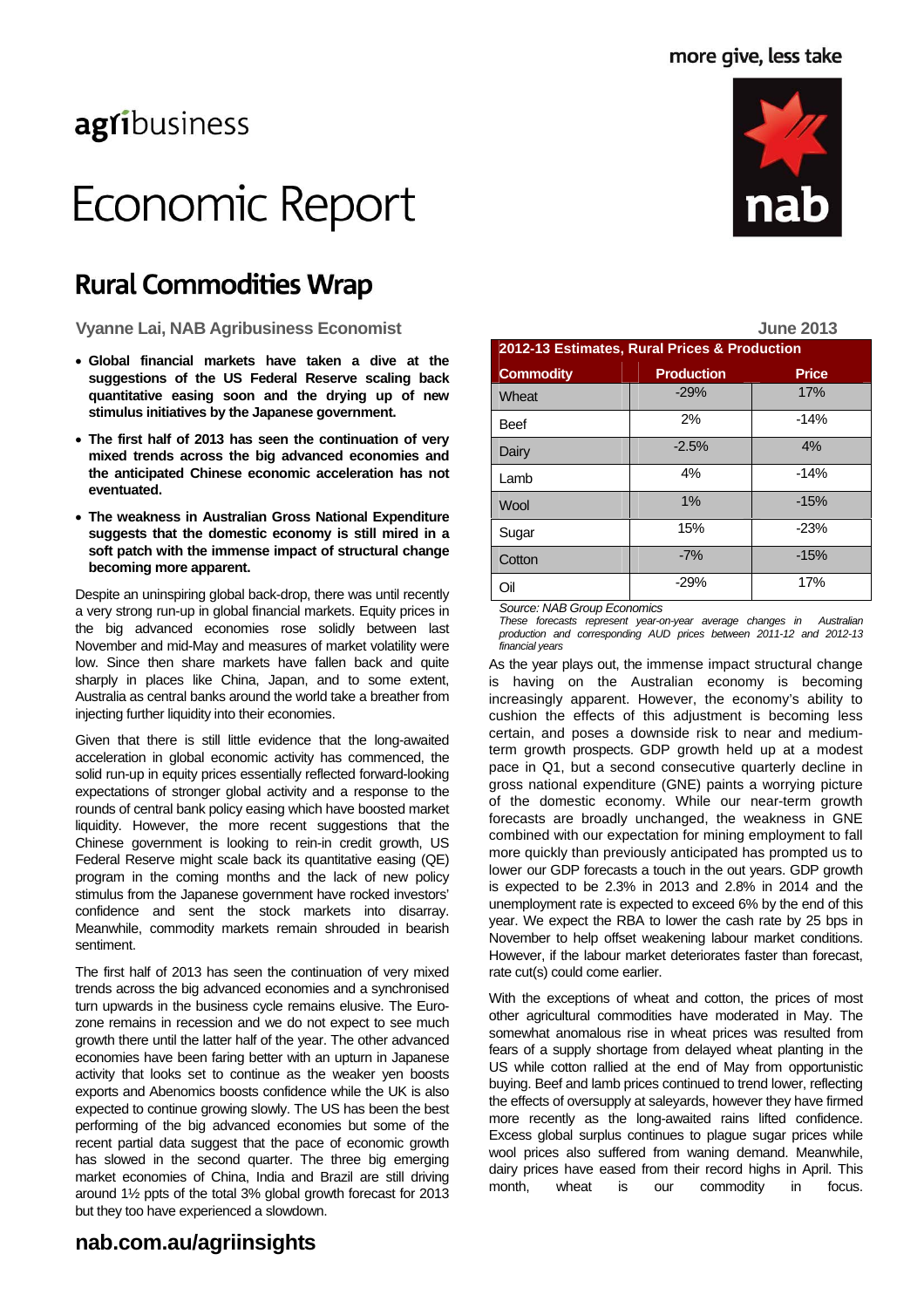#### **Currency Movements**

The sharp depreciation of the AUD in May, which began as a US bond yield-led USD rally sparked by the encouragement given by Ben Bernanke to the notion that QE-tapering could begin within a few Federal Open Market Committee (FOMC) meetings, quite quickly morphed into an AUD-specific (and broader commodity currency) sell-off. This was compounded initially by the somewhat unexpected May RBA rate cut but further market volatility eroded AUD's attractiveness in carry trades. The subsequent announcement by the US Federal Reserve on 19 June which added clarity to the FOMC's intentions to taper should it see sustained improvements in the economy and fears of Chinese credit crunch sent the AUD into a tailspin and it fell to its 33-month low but it has since recovered some ground to around the USD 91 cents mark.

Our experts have revised NAB's AUD forecasts lower on 28 June, seeing the AUD/USD rate at 0.88 by the end of 2013, 0.85 by mid-2014 and 0.83 by the end of 2014. However, significant downside risks remain, as the current AUD/USD rate suggests that the currency does not yet fully reflect the extent of the rise in US bond yields, which according to our fair value model should be closer to 0.90. The exchange rate outlook remains under review and further forecast updates may be issued when appropriate.



#### **NAB Rural Commodity Index**

In May, a notable depreciation in the AUD saw a 6% decline in the NAB Rural Commodity Index in USD terms in the month, converted into a more moderate 2% decline in AUD terms. Driving the index in AUD terms through the month were falls in beef (-8%) and wool (-7%), a sizeable reversal of dairy prices (- 5%) from a high base in April and the continued malaise experienced by sugar prices (-4%). Wheat prices were the only standout price gainer in the month, growing by 5%. Looking ahead, moderating crop prices from a global bumper crop and the return of dairy prices closer to long-term historical average are likely to exert considerable downward pressure on the commodity indices. Counteracting some of these effects will be, however, a seasonal tightening of wool, beef and lamb supply in the winter months which will lend some price support. In the likelihood that the AUD will depreciate further against the USD in the coming months, the USD index will biased downwards relative to the AUD index.

### **NAB Farm Input Indices**

The global fertiliser market remains bearish overall despite some short-term volatility from month to month. Over the past **Rural Commodities Wrap - June 2013**

**Rural commodity prices slipped on weaker livestock and wool prices** 



month, global Diammonium Phosphate prices have fallen further to USD 483/tonne while urea prices have dipped to USD 343/tonne. Natural gas is also softer at USD 4.0/million Btu. Despite the falls in global prices, the overall NAB Fertiliser Index actually rose by 1% in the month as a notably weaker AUD has more than offset the benefits of global lower prices. A prolonged winter has delayed spring planting in Northern Hemisphere which resulted in shorter application window. This, accompanied by high urea inventory, has put a lid on prices. The imminent opening of a low export tax window for fertilisers by China in Q3 will also keep the supply side conditions reasonably comfortable and serve as an impetus for lower prices in the near term. Oil prices in the month are relatively unchanged, but an escalation of the Syrian civil war in June has resulted in the highest crude oil prices in at least four months which might translate into higher fuel costs temporarily.

### **NAB Weighted Feed Grains Price**

Tight inventory levels in domestic old crops of wheat, barley and sorghum from the 2012-13 season have kept the current levels of feed grains prices elevated despite improved production prospects for grains and oilseeds globally for 2013-14. Dramatic price increases were recorded by oats and sorghum, which leaped by 20% and 15% respectively, however they only make up around a quarter of total feed grains mix. Feed wheat, which accounts for more than 40% of overall grains mix, rose by a significant 5% as well. Over the coming months, feed grains supply is likely to remain constrained until domestic winter crop production becomes more certain, which will serve to keep prices buoyant.



#### **Feed grain prices remain elevated from tight inventories**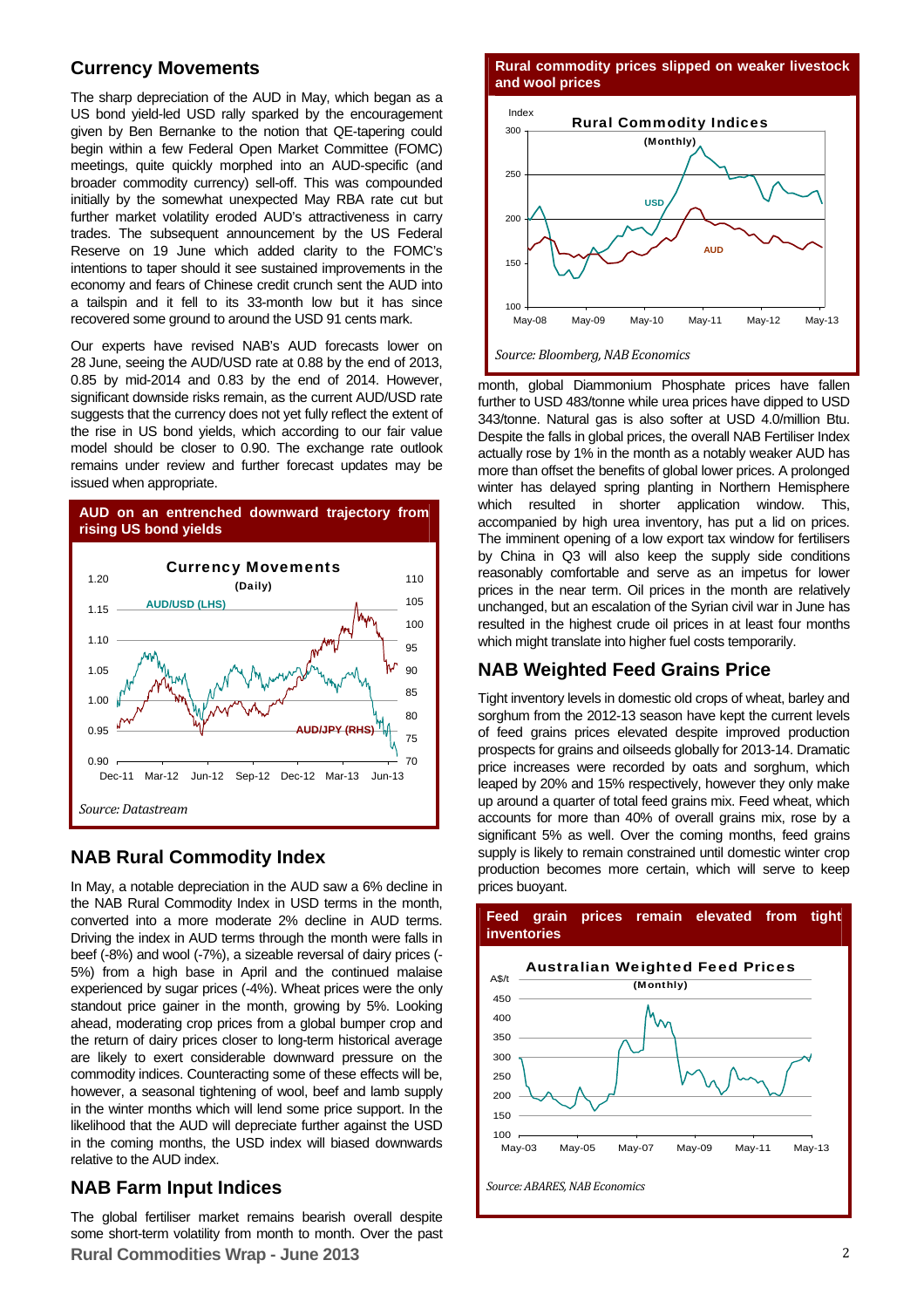### **In Focus – Wheat**

- **Bearish sentiment in global wheat prices is deeply entrenched from a projected bumper global grain crop in 2013-14. Australian wheat prices have been more bullish on tight domestic inventory levels.**
- **Most Australian wheat farmers have recently completed a reasonably successful winter planting program and expect average or above average yields this year.**
- **Despite a higher forecast crop for 2013-14, Australian wheat exports in the year are expected to fall from inventory building and stiffer competition from Canada and the Black Sea.**

#### **Domestic wheat prices gaining relative to global average**

Global wheat futures prices, as indicated by the Chicago Board of Trade (CBOT) indices, reached an almost fouryear high in July last year from the onslaught of the worst drought in the US since the Dust Bowl in the 1930s. However, they have since fallen about 25% after entering into a bear market in January from a projected sharp recovery in global supplies from an improvement in seasonal conditions as the US and the Black Sea gradually emerge from drought conditions. The US Department of Agriculture (USDA) estimates that world wheat output will rise by 6% to 696 million metric tons in the year that began on July 1, as bigger harvests in Canada, Russia, Australia and Ukraine counter a smaller US crop.



More recently, CBOT prices have tracked largely sideways as the grain and oilseed markets seek direction during the transition period from tight old crop stocks to upcoming new crop production. Adding to the bout of uncertainty lately has been the discovery of a rogue genetically-modified wheat strain in Oregon in late May, which led to Japan and South Korea halting imports of the soft-white wheat predominantly growing in the Northwest region of the US. A recent report by the USDA attesting that the incident is probably isolated in nature has done very little in calming farmers' nerves as they struggle with decisions of potentially switching from wheat to other crops later this year and the need to take

precautionary measures against any contamination by separating out different wheat types. Apart from wheatspecific factors, some bearish sentiment surrounding the crop has been fuelled by the fact that the combined global production of competing grains and oilseeds, especially corn, is expected to hit record levels this year. This will in turn reduce the demand for wheat as a substitute in animal feed. In the US, corn production is forecast to increase by 29 per cent in 2013–14 to a record 355 million tonnes. This largely reflects a return to average yields from the droughtaffected yields of 2012–13.

While Australian wheat prices tend to follow the broader trends of international prices historically, they have been pulling further ahead on strong demand and very tight domestic stocks, with the Australian wheat basis – that is the difference between local wheat prices and the international benchmark price – trading significantly above its historical average over the last nine months. Drought conditions in domestic key producing regions from winter last year to autumn this year and a strong demand induced by limited alternatives in an global environment of high grain prices, have resulted in a sharp drop in local grain inventories which helped to prop up prices. Also acting as a contributor has been some degree of stock hoarding by farmers in anticipation of a higher basis and to optimise tax planning with the commencement of the new tax year on 1 July. However, a release of stocks upon a major calendar or seasonal event will drive basis lower.

#### **World wheat ending stock to rise from four-year low**



The near-term outlook for both global and domestic prices is, however, still subject to some level of uncertainty, arising from the variability in supply conditions as is usual at this time of the year. Coming into June, the northern hemisphere spring plantings are almost complete while the winter crop seeding program is also drawing to a close in the southern hemisphere. Hence the months of June and July represent a crucial development period for global crops and any changes in weather conditions can bring about heightened price volatility and wildly varying crop predictions. In the US, a slow winter harvest progress and poor conditions of harvested wheat have offered some short-term buoyancy to prices. Additionally, there are emerging data showing that spring sowings have been delayed in some parts of the country from persistent rain in the past few weeks, which have in turn stoked farmers' intentions to abandon residual acres given that the ideal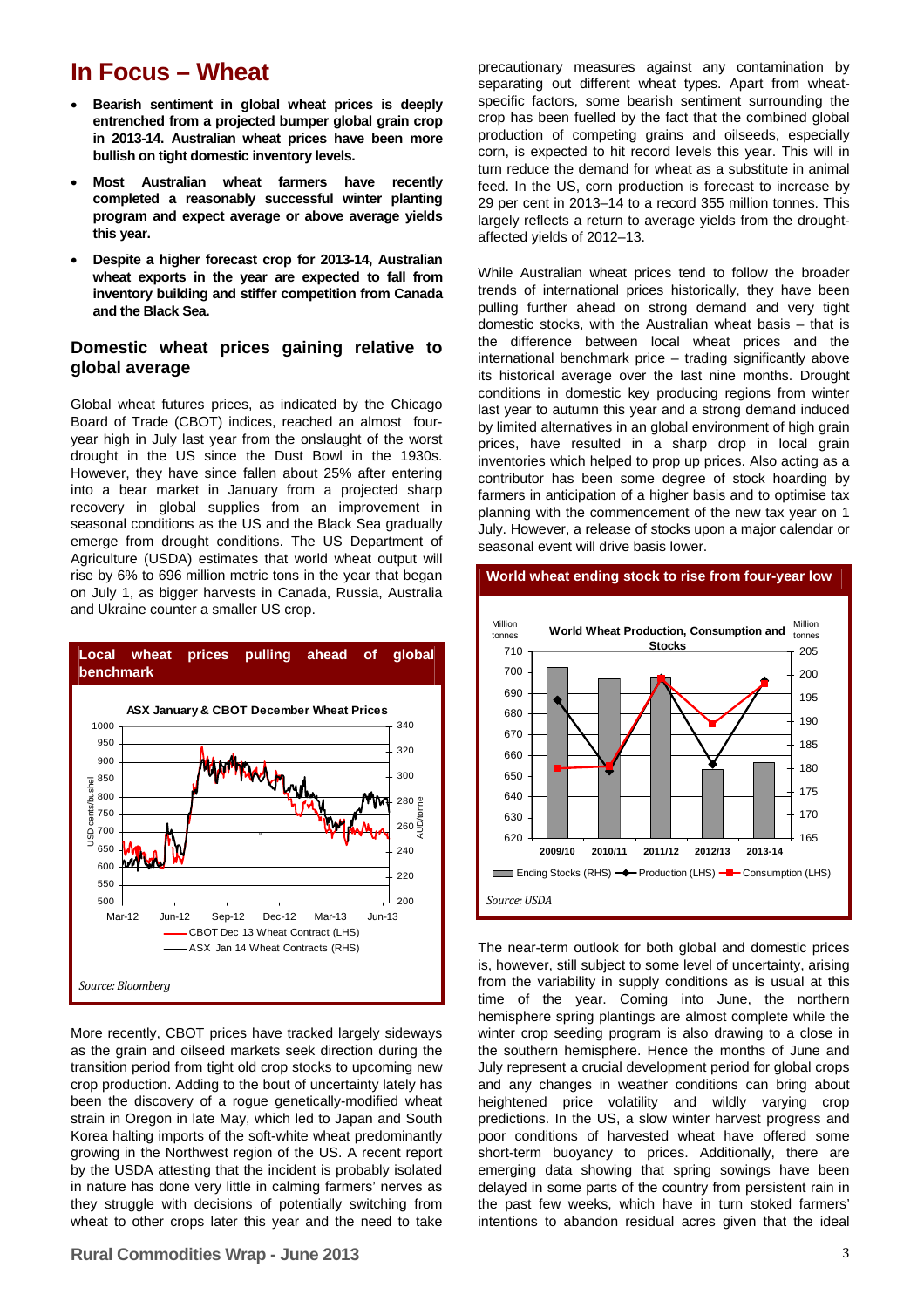seeding window has passed. In contrast, the amount of rain received throughout May into early June in Australia was the antidote to the dry conditions experienced throughout autumn, by creating a sufficient level of subsoil moisture necessary for efficient seed germination. This suggests that current high levels of domestic prices are unlikely to hold once the outcome of the new crops becomes more certain.

Overall, the price outlook for this season is still tilted heavily to the bearish side, as downward pressures resulting from a general solid lift in production due to improved sowing conditions is likely to overshadow any short-term volatility in prices. According to USDA numbers, we enter the 2013-14 season with carryover stocks of 180 million tonnes which is a four-year low, however as global wheat production is expected to exceed consumption marginally, there will be some rebuilding in stocks which will weigh on prices. While closing stocks for most major wheat producers are forecast to increase, stocks in India, the world's third largest wheat producer, are forecast to decline from an expected increase in domestic consumption and higher exports as the Indian Government attempts to reduce significant stockholdings following several years of above average production. Demonstrating the ingrained bearish sentiment on wheat prices had been a long-standing overall net short position in wheat futures since December last year, with the latest net short managed money exposure at 43, 000 contracts.

#### **A positive start to Australian winter crop season …**

Most Australian wheat farmers have recently completed a reasonably successful winter planting program with intelligence from within the bank suggesting that most farmers expect average or above average yields this year. A prolonged period of dryness during autumn in a number of key producing regions of Victoria and South Australia despite average rainfall forecasts has caused some anxiety amongst some farmers, most of whom have chosen to perform dry sowing during April. However, some decent rainfall May and the first couple of weeks in June proved to be the saving grace which replenished the critical subsoil moisture level and injected a much-welcomed dose of confidence amongst farmers. However, the rain came too rate for canola, which has an earlier planting window. Our experts are currently predicting an Australian wheat crop of 24 million tonnes (compared with ABARES' forecast of 25.4 million tonnes), up 14% on last season's crop but below the 2011-12 record crop.

The seasonal outlook issued by the Bureau of Meteorology for the winter period (June to September) points to a likely wetter than average winter and early spring across most of Australia. However, the timeliness, not just quantity, of the rainfall will be important for the progress of crop development. According to ABARES, a big boost in harvest is expected to arise from Western Australia, where wheat output is forecast to rise by 29% in 2013–14 to around 8.8 million tonnes, accounting for more than one-third of Australia's production. This encompasses an expected 3% increase in the area planted to wheat and higher yields. A similarly positive outlook is painted for eastern states (including South Australia), where an increase in acreage and higher expected yield is expected to lift production by 9% in the same year.

**Australian rain outlook indicates wetter-than-normal winter likely** 



#### **Wheat export earnings to decline marginally**

Despite an expected increase in Australian wheat production in 2013-14, ABARES has forecast a fall in the volume of wheat exported by 9% in 2013–14 to around 19.5 million tonnes. Our experts are slightly more pessimistic to forecast exports at 15.8 million tonnes for the same year. The large draw-downs on inventories last season which have offered support to exports have resulted in an unsustainably low carry-in stock, which is expected to be replenished partly this season. Stiffer export competition is also expected to arise from the Black Sea and Canada (see "Outlook by Major Exporter" below for more details), potentially resulting in cancellations of cargoes from Australia which would have the effect of relieving some tightness in the current stock level. Consequently, export earnings are expected to fall by 4% to AUD 6.6 million, from a lower volume and also faltering world prices from a bumper global crop.



**Australian wheat exports to fall despite production uptick in 2013-14** 

That said, the financial performance of wheat farms has been resilient and a source of envy to other types of farming for some time now. Stratospheric global wheat prices, coincided with a record wheat crop in 2011-12 resulting in wheat (and other crops) farms being projected to record the highest rate of return, excluding capital appreciation, among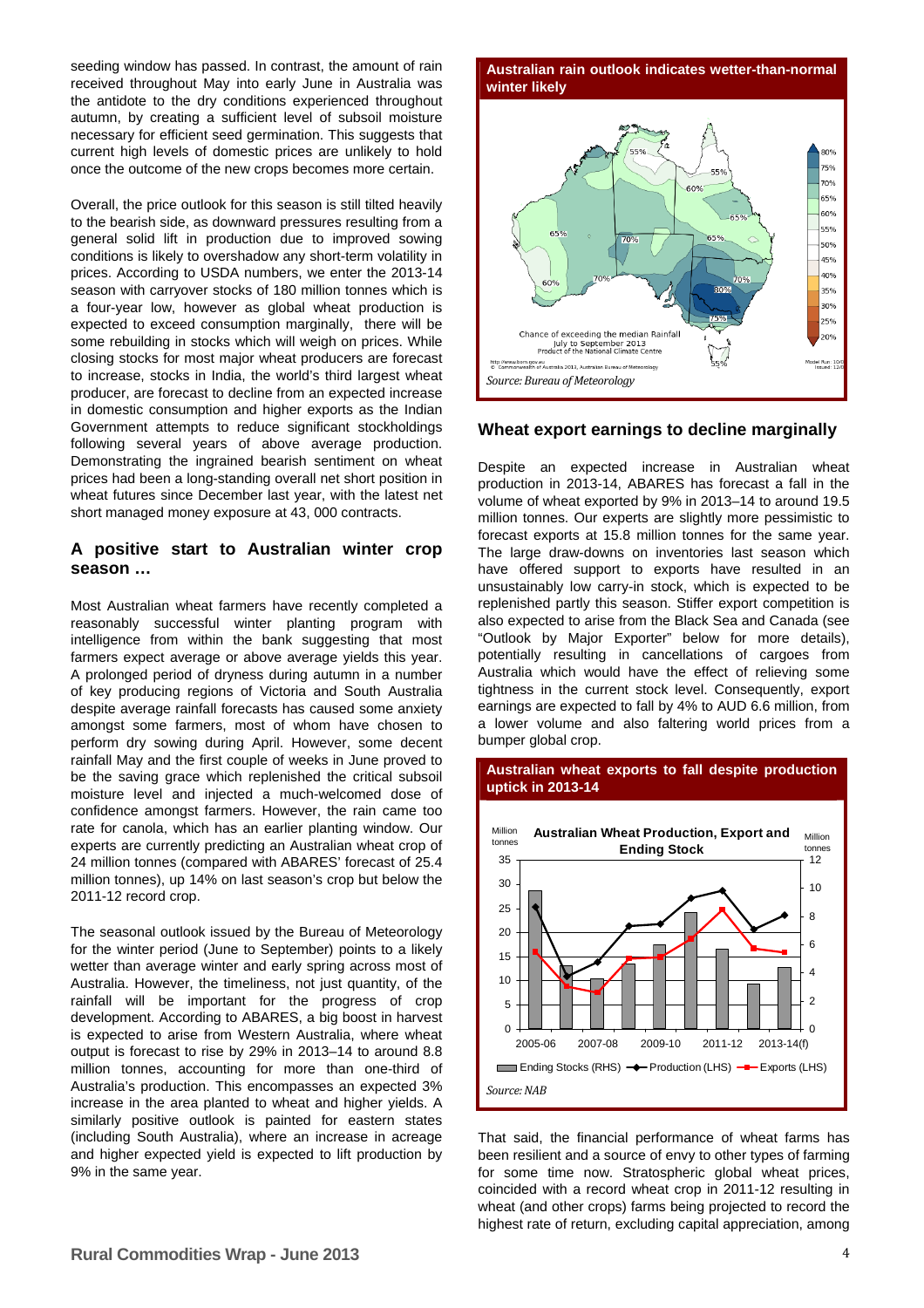the surveyed industries in 2012–13. However, there is substantial variation across the states. In a track record worth being worn as a badge of honour, wheat and other crops industry farms recorded the highest average rate of return among broad-acre industries in 19 of the past 20 years.

#### **Outlook by Major Exporter**

**United States** – According to the recent USDA Prospective Plantings Report, acreage planted to wheat in 2013 is expected to reach 56.4 million acres, up 1% on 2012. Estimated area planted to winter wheat sits at 42.0 million acres, up 2% on last year while area planted to spring wheat is estimated at 12.7 million acres, up 3% on 2013. Winter wheat harvest is currently underway but its progress is significantly slower than previous years, with a slow eventuation of warmer spring weather and frequent showers posing difficulties. The most recent USDA crop progress report revealed that US farmers had harvested a mere 20% of their winter wheat crop as of 23 June, compared to the five-year average from 2008 to 2012 at 37%. Condition of the harvested wheat was only rated as 32% "good" or "excellent", well below the 54% a year ago. Importantly for the overall grains complex, the area planted to corn is estimated at 97.3 million acres in 2013, up slightly from last year and 6% higher than in 2011. Expected returns for corn are again historically high going into 2013. If realised, this will represent the highest planted acreage in the United States since 1936 when an estimated 102 million acres were planted. Soybeans have been crowded out slightly, down by a hair's breadth from last year but up 3% from 2011 to 77.1 million acres.

**Canada** – According to Agriculture and Agri-Food Canada, producers intend to increase the seeded area in 2013-14 by 13% from 2012-13 because of good prices, low carry-in stocks and a shift out of canola. Acreage planted to spring wheat is expected to rise 14% while winter wheat acreage is forecast to increase 1%. Total Canadian wheat production is expected to increase 9% in 2013-14 to around 24.5 million tonnes as a higher harvested area is partly offset by lower yields. Exports are also forecast to be higher.

**Black Sea** – After a dismal season of hot and dry conditions which impacted yields severely in 2012-13, Black Sea production looks like it is going to make a comeback with a vengeance. Recent USDA Foreign Agricultural Service projections point to Russian wheat production at 54 million tonnes in 2013-14, which is 43% above last year's production. In the Ukraine, wheat production is forecast to rise by around 24% to 19.5 million tonnes. So far wheat crops in the Russian Federation and Ukraine emerged from winter dormancy with around 90 per cent rated in satisfactory to good condition, although dry conditions for the past month or so remain. Black Sea wheat, the cheapest feed wheat by origin, is likely to dominate the Asian export market in the coming year with a number of major Asian wheat buyers already looking to switch from Indian and Australian cargoes. Australia dominated Asia's animal feed market in 2010-11 and 2011-12 based on large volumes of lower-quality wheat after wetter than normal conditions in those two years. India has been aggressively selling cargoes in 2012-13.

**Argentina** – Argentine wheat production is expected to experience a policy-induced production increase by around 18% in 2013-14. The Argentine government has recently announced that it will relax its restrictions on wheat exports, which were implemented last year to ensure sufficient supply to satisfy internal demand which exceeds 6 million tonnes. The increased production of wheat will help to improve the country's crop rotation and expand its grains exports, which are currently dominated by soy. Argentina is the world's top supplier of soymeal animal feed and soyoil, which are used to make biofuels.

**European Union** – In the European Union, wheat production is forecast to increase by 4% in 2013–14 to around 137 million tonnes. A return of more favourable seasonal conditions across much of the European Union is expected to result in higher average yields. The only exception is the UK, where area planted to wheat was reduced last autumn because of wet soil conditions, which are likely to cause the harvest (taking place from July to September) to plunge by 30%. There may also be effects on crop quality.

### **Comments from the field**

*Esperance district has received above average rainfall to date and majority of farmers have completed seeding for winter crops. There is a small percentage with re seeding to be competed due to water logging. Salmon Gums especially has received well above their normal average, full moisture profile is held. Above average nitrogen and chemical has been used this season to establish crops and control weeds.*

#### **Wayne Appleton – Agribusiness Manager, Esperance, WA**

*Seeding now completed across most of Eyre Peninsula (EP), with Upper EP finished while some seeding still remainsin Lower EP. June long weekend is the benchmark period for completion of seeding with Upper EP finished prior to this. If seeding not completed by now farmers would be hoping for a mild spring, any harsh conditions such as experienced last year where no rain from September onwards would have detrimental impact on late maturing crop. Good early rains of around 55 mm mid May around Ceduna / Kimba region in Upper EP, this compared to around 40 mm on Lower EP at same time. Lower EP rainfall since caught up with current rainfalls across whole EP estimated average around 80 mm (70mm for corresponding period last year). Some farmers quoting start to season the earliest if not the best they have experienced for decades. Excellent ground moisture has created good subsoil content, but some weed issues have arisen as a result. Dry 2012 spring maintained control over these profiles and a solid production outlook. Marketing options continue to be a focus.*

#### **Steve McGuire –Agribusiness Manager, Port Lincoln, SA**

*The season in the Riverina started with majority of growers having to dry sow. The significant sub soil moisture our growers experienced at the beginning of the lastseason just wasn't there and there were many concerns about how the season would progress. We are now happy to report that most growers have now received above 75mm after sowing, with some areas reporting over 100mm. This has replaced the lack of subsoil moisture and crops are up, experiencing warmer day time temperatures. Clients have also reported that ground temperatures have remained slightly warmer, assisting in growth rates. Overall, all reports are that this is looking like a average to above average season thusfar.* 

#### **Nicole Killen-Agribusiness Manager, Wagga Wagga, NSW**

*Generally the simmer grain harvest (for Darling Downs, southwest Queensland and northern NSW) has been completed, with later sorghum crops waiting on lower moisture levels before finalising harvest. Recent rainfall over the majority of winter cropping areas will benefit both emerging crops& assist with finalising planting in a number of areas. Large parts of northwest NSW are still waiting on additional rainfall to commence planting or create seed germination for dry planted areas. Growers by large have an air of*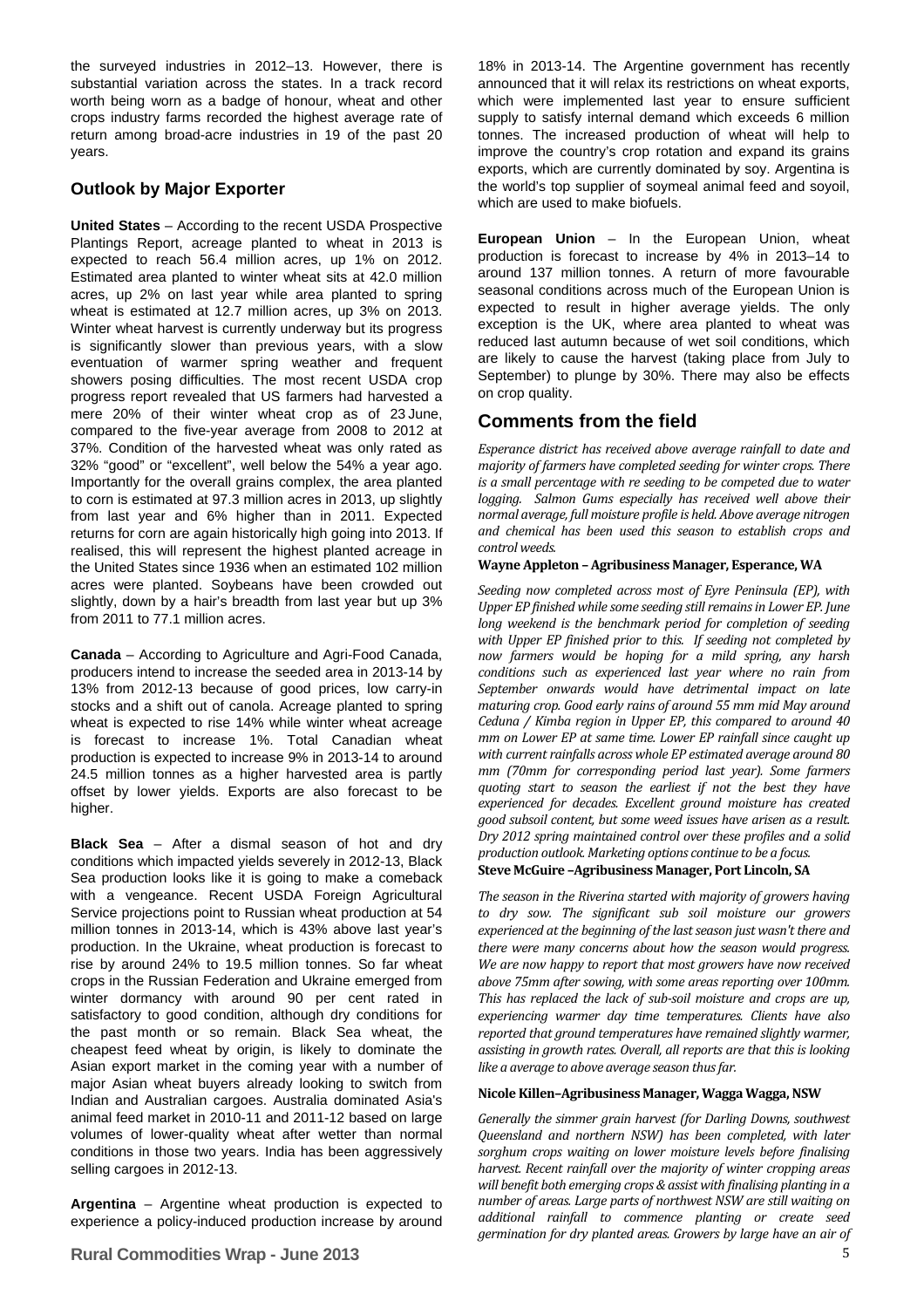*confidence in the season ahead, with forecasters predicting an above average winter rainfall and commodity prices benefiting from a lower AUD.*

#### **Gavin Pontin – SeniorAgribusiness Manager, Dalby,Qld**

*Our clients (in central Victoria) started sowing with trepidation after a very dry start, however some showers lifted spirits and the majority of crops were finished sowing in time for a good soaking rain in early June. Consequently, germination has been solid with some good early growth now visible. A good season last year has seen many clients repay working capital who are now also active in the farm management deposits market. The focus seems to be moving to all year round marketing rather than harvest sales, with significant tonnage from last season to be sold post June 30.* 

#### **Megan Hodge –Agribusiness Manager, Shepparton, VIC**

*The winter grain production through out the midnorth of South Australia is now well and truly back on track, and while we will still be reliant on good finishing rains over the spring, recent wide spread rains acrossthe midnorth have allowed seeding operationsto really get underway, with many reporting seeding completed prior to or by the first week in June. Many through out the district commenced seeding dry back in early May, with some operators at approx 50% completion by the time the first ofthe opening rains were received in mid May. The rain events over the past 56 weeks, along with the warmer weather, has seen an excellent start to the growing season with many crops out ofthe ground and well into 3 to 5 leafstage.* **Michael Laidlaw – Agribusiness Manager, Clare, SA**

*In the Upper Great Southern area of Western Australia, seeding programme has all but been completed. It has been very good conditions year to date for the preparation and sowing programme. There were some good rainfall events prior to and during seeding. Most farming operations finished seeding earlier than in previous years, and in better conditions also. To date crops are germinating / growing well, and with good weed control.*

#### **Christopher Antonio – Senior Agribusiness Manager, Narrogin, WA**

*Seeding has finished in the midwest area of Western Australia with sound moisture levels available from summer and preseeding solid rainfalls during May, leading to cropping programs being completed between 24 weeks earlier than last year and into a much better moisture profile. Establishment, in the main, has been very good with early planted canola and majority of wheat up and well positioned. June, in general, has been fairly dry with limited rainfall in most areas, although some have received decent falls over the past 10 days of up to 20mm but other areas have been under 5mm. Forward grain pricing was undertaken in November last year with either Swaps or Cash Contractsfor the Dec 13 harvest above \$310 by a number of Growers for up to 25% of intended Wheat production, but most are now stillstanding aside until they have a better view of seasonal conditions and outlook.*

#### **Rob Christoffersen– Senior Agribusiness Manager, Geraldton, WA**

*The Millewa and Northern Mallee have experienced above average rainfall for May, along with some follow up rainfall in the first 10 days of June. Falls have been between 30mm to 50mm in total and have given farmers a boost in confidence for a reasonable season. Most had sown crops on minimal moisture in April, based on average rainfall predictions, but until it occurred the level of uncertainty was worrying. Most are now faced with increased spraying and chemical costs,, but with further falls being forecast and a reasonable spring and finish, most will be looking forward to improved yieldsin comparison to 201213.*

#### **GaryKlippel–Agribusiness Manager, Mildura, VIC**

*The southwest slopes of NSW were dry in the lead up to the sowing of this year's crop. Much of the sowing in the area had been completed on very little moisture. A break of 13mm fell on the 14th of May with another 10mm on the 23rd of May. The main break was on the 2nd of June where 56mm of good soaking rain fell and was absorbed into the soil with minimal run off. Most farmersin the area*

#### **Rural Commodities Wrap - June 2013** 6

*finished their sowing operations prior to the June long weekend. Good follow up rain has also been received with the top 5060cm of soil being quite wet and slowly joining up with subsoil moisture. The majority of crops are now up and the outlook for this season is looking good with some farmers already starting to lock in some parcels of grain.*

**Ben Simmons Agribusiness Manager, Young,NSW**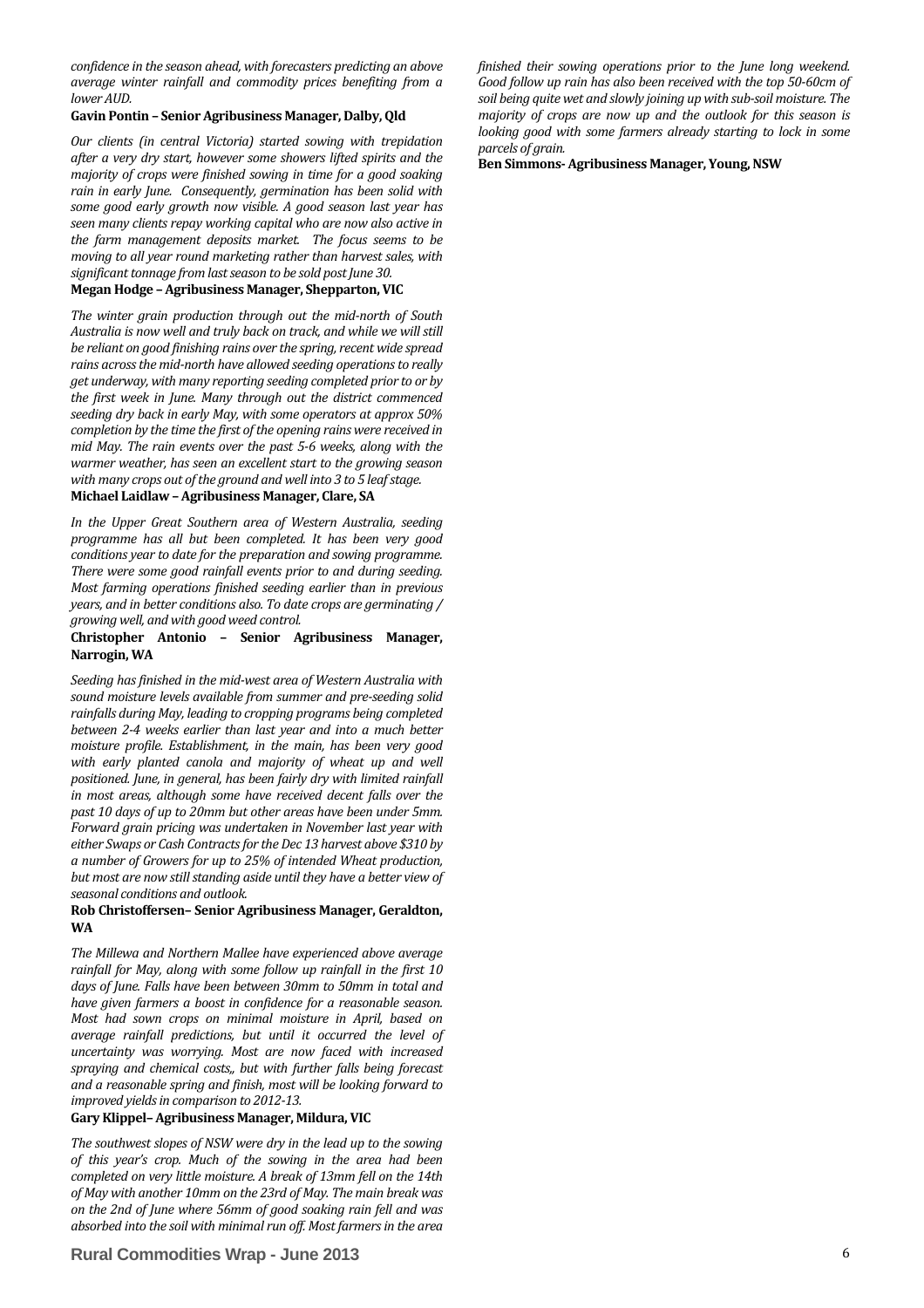# **Key Commodity Prices**

#### **Cattle prices turning the corner in June after reaching three-year monthly low in May**



After reaching its lowest monthly average since December 2009 at 291 cents/kg in May, the EYCI has recovered some ground to be around 320cents/kg in the third week of June due to rain received in some key areas (not shown in chart). Average to above average rainfall was recorded across most of the country during May and early June, although not sufficient to break the drought conditions in parts of Queensland. Driven by historically high production levels and the resultant low prices, Australian beef and veal exports for May surged past 100,000 tonnes swt for the first time on record, breaking the previous monthly record set back in November 2006. Shipments to Japan (30,374 tonnes swt) and the US (19,680 tonnes swt) continue to dominate export volumes and remain relatively stable from the same time last year. Meanwhile exports to Korea were up 36% over the same period, at 12,423 tonnes swt, and although a considerable year-on-year increase (albeit when compared against a slow start) the trading environment in Korea remains tough. China's import growth continues to surprise on the upside, with exports for the month at 11, 486 tonnes compared to just 709 tonnes the same time last year.

#### **Decent rains boost lamb prices more recently**



The decent rainfall received by most eastern states has also resulted in improved conditions for lamb in terms of increased retentions, confidence and competition, helping to prop up lamb prices in recent weeks. Slaughter rate has remained high, with processors keen to push more volumes through in anticipation of a slowing supply during winter. As a result of dry seasonal conditions throughout much of autumn, a higher proportion of lambs slaughtered were of lighter carcass weight, resulting in a 4% reduction in national average carcass weights in April relative to the same time last year. Lambs in South Australia and Victoria yielded 6% and 3% lighter carcases respectively. Consequently, production in SA has in fact decreased year-on-year, despite a higher slaughter rate. High production levels have more generally fed into elevated levels of exports, with Australian lamb exports reaching the highest monthly volume on record in May, at 19,964 tonnes swt, breaking the previous record set in November 2012. Ranked top in terms of export destinations by volume is the Middle East, which soaked up a record 5,955 tonnes swt, up 37% on the corresponding period in 2012.



#### **Global dairy prices moderate from record highs in April**

Global dairy commodity prices have eased from their record highs in April, however they remain elevated compared to the same time last year. Global stock levels are gradually depleted as the production season in the southern hemisphere draws to a close while production in the northern hemisphere has yet to gear up due to a delayed start to spring. This has helped to support prices but moderating global trading activity from buyers seeking direction in the meantime will cap the upward potential of prices. In Australia, the lack of feed availability, low milk prices (from supermarket wars) and tight cash flows have weighed on the dairy sector for some time but the payout outlook for 2013-14 is looking more positive. Murray Goulburn, Australia's biggest milk group has offered an initial price of \$5.60 per kilogram milk solids to suppliers – a 24% increase on last year and the highest on record. The cooperative, which processes about a third of all milk in Australia, expects demand from key markets to continue to be strong.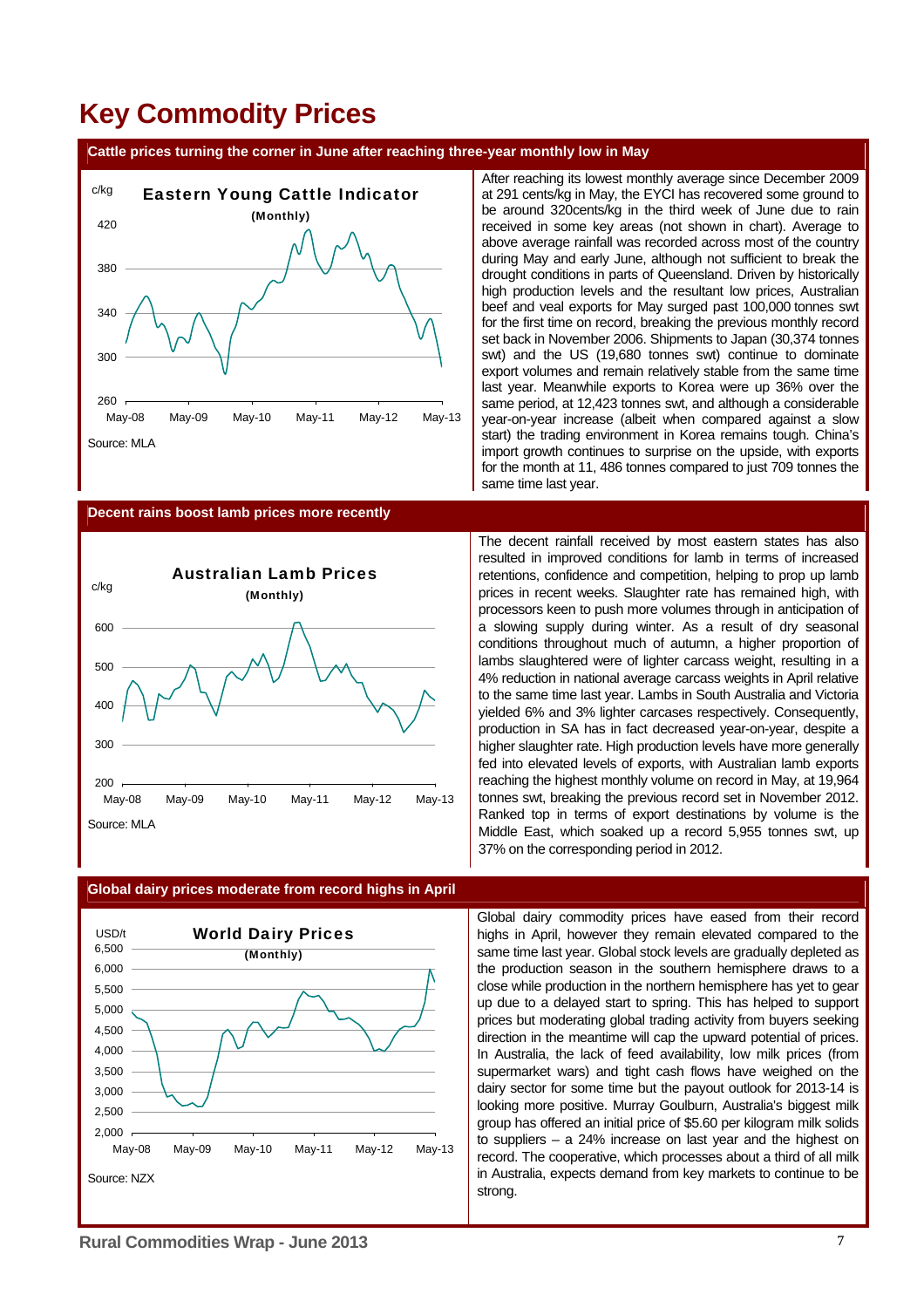#### **Cotton prices surged in June from opportunistic Chinese buying**



Cotton prices have experienced extreme volatility over the past month. Following a sharp downward trend in the second half of May, ICE Cotton #2 Futures rebounded rather sharply in June. The revival was attributed to opportunistic buying after a drop of more than 8% in July futures during the losing streak in May. There has been an accumulation of pent-up demand in countries such as Pakistan and Vietnam as China's massive purchasing program in the last six months to restock its strategic reserve had diverted a substantial amount of supply away from global markets and kept prices at elevated levels. The 80-US cent level has been considered to be the resistance barrier to lure buyers back. Traders can buy ICE cotton for July delivery and sell to mills in China, the world's No. 1 textile market, at as high as \$1.30 per pound. Notwithstanding the spike, supply and demand fundamentals are expected to remain lacklustre in 2013-14, with global consumption expected to be below production for the fourth consecutive year. In Australia, cotton picking is drawing to a close after a highly successful year in terms of quality and quantity of production. Yields have been exceptional at above 13 bales/ha for irrigated crop and 6 bales/ha for dryland crop.

#### **Wool fell on slowing global demand**



The Eastern Market Indicator (EMI) weakened further in May in monthly average terms, although more recent data in June have shown some degree of firming from a seasonally tighter supply in June and July. The month of May continued to be characterised by a notable depreciation in the prices of superfine Merino fleece types of 18.5 micron and finer, partly offset by stronger performance in the medium to strong and crossbred types. A recent study by the Australian Superfine Woolgrower Association, with AWI support, confirms that the premiums paid for superfine wool have declined substantially since 2009 (post-GFC), from an average of 40% to around 11% and this trend is expected to continue as demand for superfine wool wanes. Another factor weighing on prices had een the increased volatility around the exchange rate. While the recent weakening of the AUD is a welcome development to Australian growers, buyers have become increasingly wary in their purchasing decisions in anticipation of further sharp falls in the AUD.

**The slide in sugar prices continues…** 



The slide of sugar prices gathered pace in May, weighed further by a mounting global surplus largely driven by a rapid and highquality sugarcane harvest in Brazil to-date. Drier conditions in May helped to speed up the harvesting progress and improve the recoverable sugar content in the canes, bringing prices to the lowest since November 2010. This has in the process boosted ethanol production, which sees mills already getting more than a 15% premium for producing ethanol over sugar. A stronger outlook for the demand for ethanol, supported by an expectation that the Brazilian government will announce a tax cut on the biofuel in the coming months, has helped to boost ethanol production further. However, most of this is likely to be consumed domestically rather than being exported. In its most recent quarterly report, ABARES has forecast world sugar production to increase to a record 182.2 million tonnes in 2013– 14, 500 000 tonnes more than in 2012–13. The forecast increase largely reflects rises in world sugarcane plantings in recent years in response to favourable world prices, with larger sugar production in Brazil, Thailand, China and Australia only to be partially offset by lower production in Europe, the United States, India and Mexico.